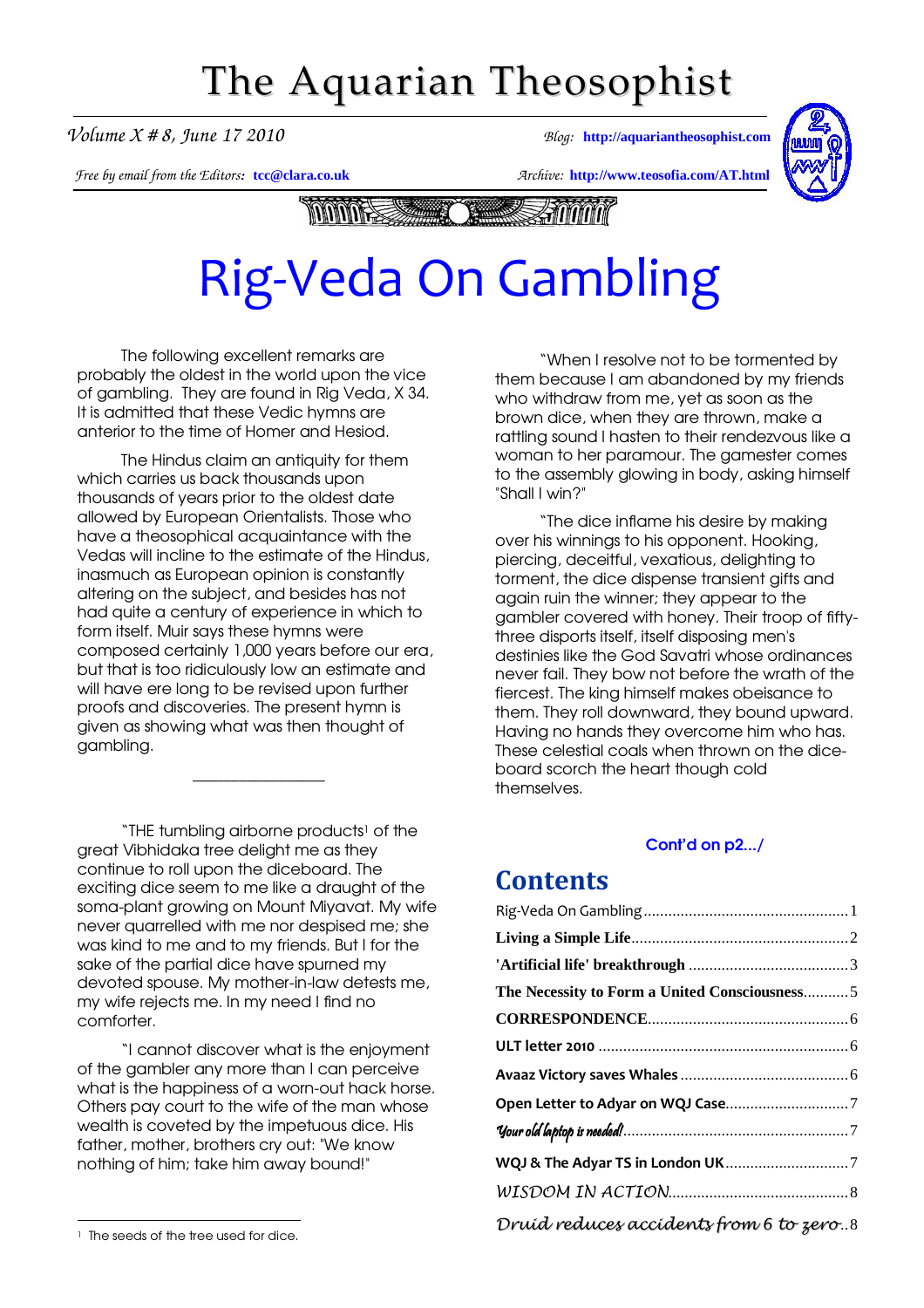<span id="page-1-0"></span>"The destitute wife of the gamester is distressed, and so too is the mother of a son who goes she knows not whither. In debt and seeking after money the gambler approaches with trepidation the houses of other people at night. It vexes the gamester to see his own wife and then to observe the wives and happy homes of others.

"In the morning he yokes the brown horses – the dice; by the time when the fire goes out he has sunk into a degraded wretch. He who is the general of your board, the first king of your troop, to him I stretch forth my ten fingers to the east in reverence. I do not reject wealth, but I declare that which is right when I say:

"Never play with dice; practice husbandry; rejoice in thy prosperity, esteeming it sufficient. Be satisfied with thy cattle and thy wife, the god advises.

"O dice, be friendly to us and no more bewitch us powerfully with your influence. Let your wrath and hostility abate: let others than we be subject to the fetters of the brown ones, the dice.""

Original article by W.Q.Judge, Path, July 1893

### Living a Simple Life

\_\_\_\_\_\_\_\_\_\_\_\_\_\_\_\_\_\_

#### Patience and fortitude are necessary to stand the pressure

by a correspondent in Austria

I have studied Theosophy since three years but never visited the ULT2 in Vienna. Therefore, my wife and I decided to join a meeting of the lodge. The meeting took place on May 25, 2010 at 3 o'clock p. m. We went by the underground to the office of the ULT. At one of the most important shopping malls we had to leave the underground station. It was a wonderful day. The sun blazed down of a cloudless sky. A lot of people spent the afternoon there, wandering aimlessly, gazing into the shop windows or were sitting in front of the cafés.

We had to go a short distance straight on and then turned left into a small side street. It was a quiet street with high old buildings on

-

both sides. When we reached the address of the ULT we had to ring as the door was closed. The house was a massive arey block of masonry. After a short time the door was opened. An old woman welcomed us friendly. When she led the way I noticed she was limping. Entering the meeting room we seemed to be in another world. It was a dark small room. In the middle of it there was a wooden table with six chairs. The light from a lamp above the table swarmed in dusty bars into the room. There was a lot of old furniture, a chest of drawers with a fax machine on it stood in a corner. An old gentleman who was sitting at the table was astonished to see us.

After the introductions we took place and explained that we wished to join the meeting. But there only were the old lady, the old gentleman, my wife and I. We felt depressed by this atmosphere and the conversation was a bit troublesome. After a while the old people placed confidence in us and told us that there only were a few members who were about eighty years old. There were no computer and internet as there was no money to buy such equipment and they were too old to operate it. The old lady wrote by hand the monthly program.

Further they had problems with the owners of the house. They wanted to get rid of them. Then they could redecorate the apartment and get a higher rent. Now there was a little break and the old woman served tea and cookies.

The old woman was the head of the lodge. Her father had translated theosophical books from English into German in the thirties and founded the ULT Vienna. During World War II the lodge had been closed by the Nazis. After the war her father had reopened the lodge. She had always worked in the lodge and after her father's death she became the head of it.

As I glanced at my watch I was astonished as it already was 6 o'clock p. m. Now we had to leave. We said goodbye and promised to keep in touch.

The old lady led the way to the exit. When we left the house the sun was low on the horizon and reaching the main street there was a lot of traffic - rush hours. My wife and I could not believe that there were people who were living such a simple life. We both glanced at each other and decided to visit soon our new friends again.

<sup>2</sup> We believe the writer refers to the TS Adyar Lodge. Eds.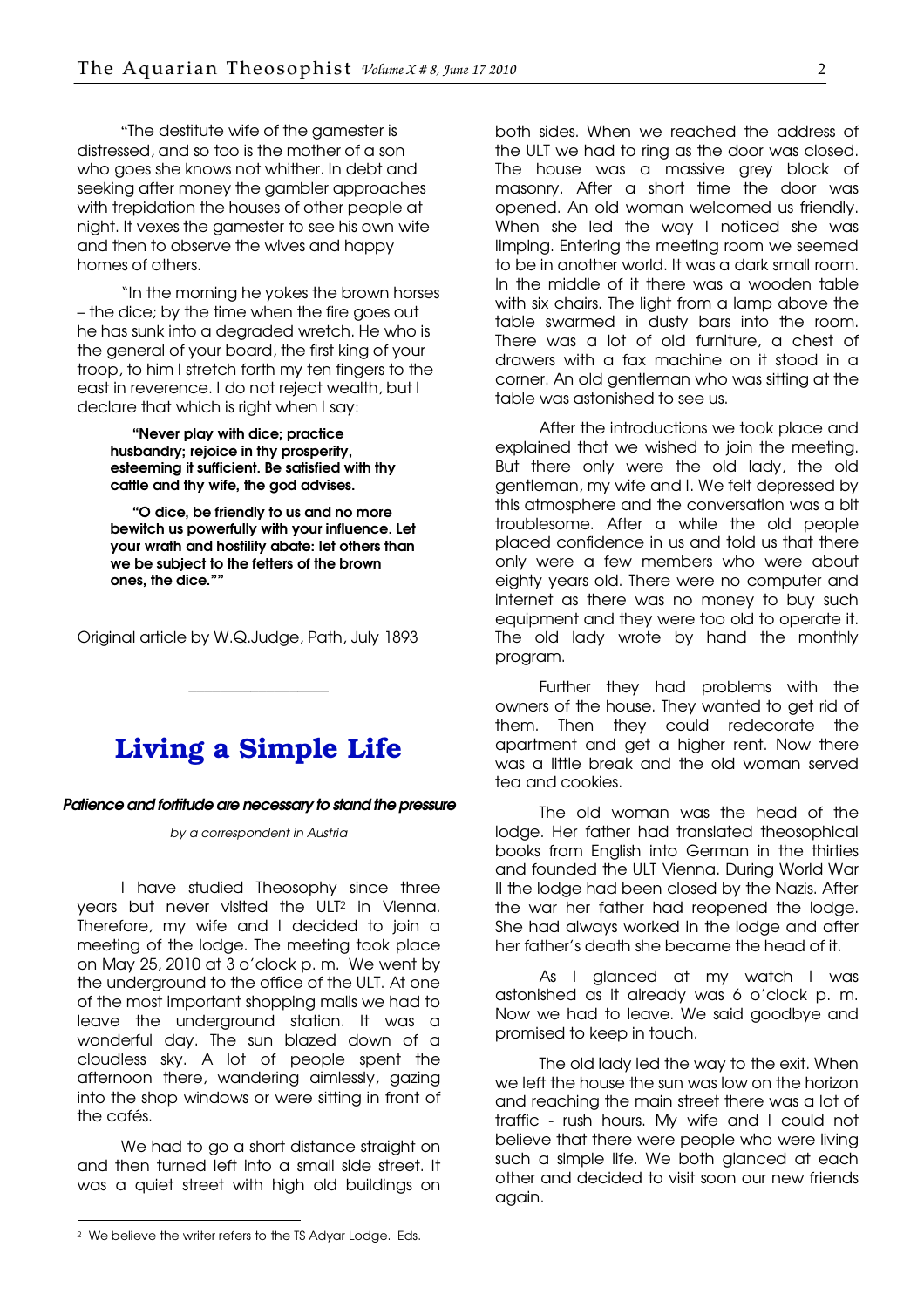<span id="page-2-0"></span>The things were going hard with these old people. But they tried to push harder along the way. Patience and fortitude are necessary to stand pressure.

These old people are an example for living a simple life in accordance with Truth and Love. Such a life is more difficult today as sensual pleasures and their continuous enjoyment are so important for our affluence society.

In this connection we should remember the simple life of Gandhiji. His aim was to identify himself with the poorest and the lowliest and thus realize Brotherhood. He said

> "Non-possession is allied to non-stealing. A thing not originally stolen must nevertheless be classified stolen property if one possesses it without needing it..."

We should recall these words in our daily life!

\_\_\_\_\_\_\_\_\_\_\_\_\_\_\_\_\_\_\_\_\_\_\_\_\_\_\_\_\_\_\_\_\_\_\_

## 'Artificial life' breakthrough

Thursday, 20 May 2010, News Q&A Ethics Profile By Victoria Gill Science reporter, BBC News

 The synthetic cell looks identical to the 'wild type' Scientists in the US have succeeded in developing the first living cell to be controlled entirely by synthetic DNA.The researchers constructed a bacterium's "genetic software" and transplanted it into a host cell.



The resulting microbe then looked and behaved like the species "dictated" by the synthetic DNA.

The advance, published in Science, has been hailed as a scientific landmark, but critics say there are dangers posed by synthetic organisms.

The team was led by Dr Craig Venter of the J Craig Venter Institute (JCVI) in Maryland and California.



Dr Venter likened the advance to making new software for the cell.

The new bacteria replicated over a billion times, producing copies that contained and were controlled by the constructed, synthetic DNA.

#### 'New industrial revolution'

Dr Venter and his colleagues hope eventually to design and build new bacteria that will perform useful functions.

"I think they're going to potentially create a new industrial revolution," he said.

"If we can really get cells to do the production that we want, they could help wean us off oil and reverse some of the damage to the environment by capturing carbon dioxide."

Dr Venter and his colleagues are already collaborating with pharmaceutical and fuel companies to design and develop chromosomes for bacteria that would produce useful fuels and new vaccines.

But critics say that the potential benefits of synthetic organisms have been overstated.

Dr Helen Wallace from Genewatch UK, an organisation that monitors developments in genetic technologies, told BBC News that synthetic bacteria could be dangerous.

"If you release new organisms into the environment, you can do more harm than good," she said.

"By releasing them into areas of pollution, [with the aim of cleaning it up], you're actually releasing a new kind of pollution.

"We don't know how these organisms will behave in the environment."

Dr Wallace accused Dr Venter of playing down the potential drawbacks.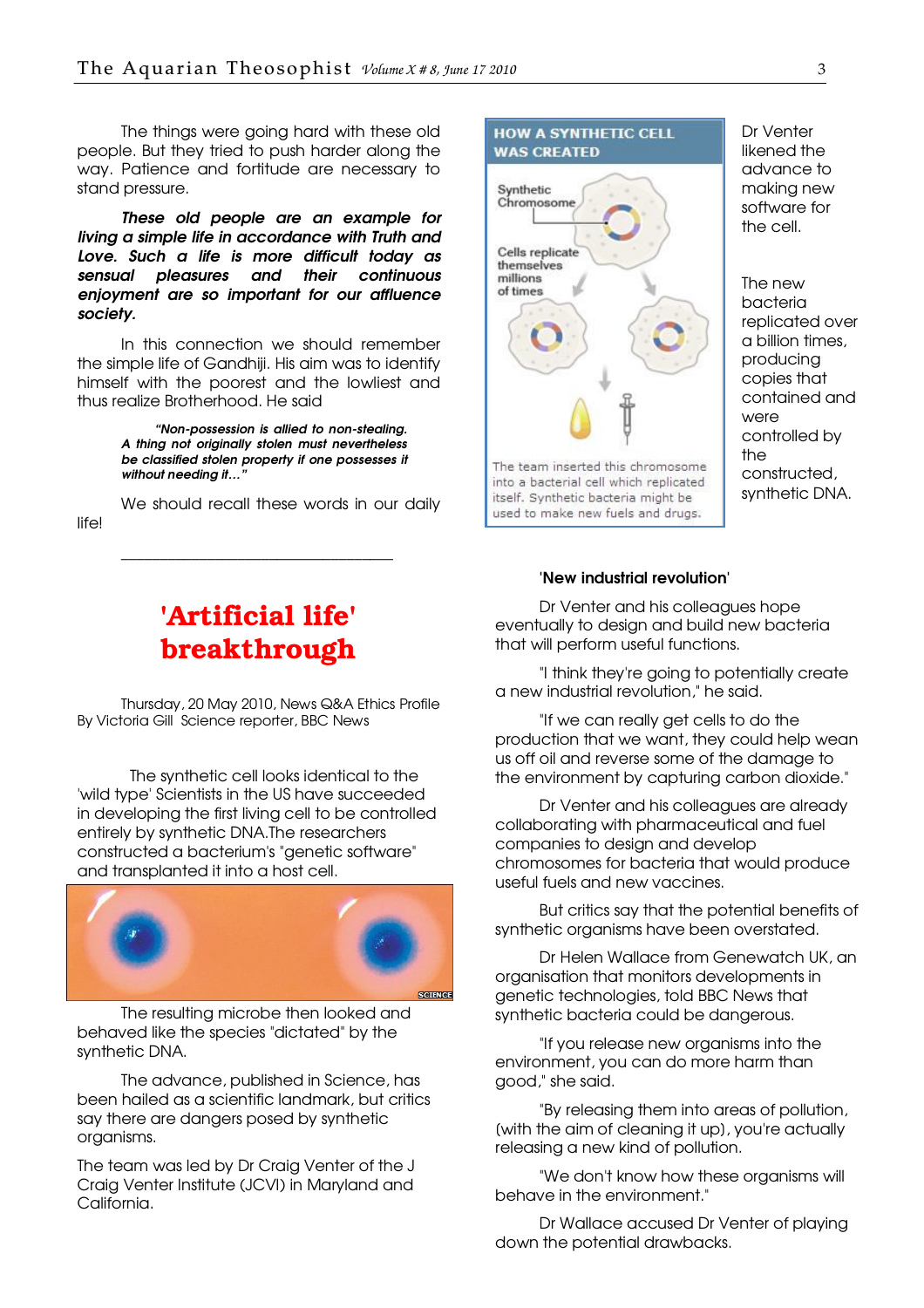"He isn't God," she said, "he's actually being very human; trying to get money invested in his technology and avoid regulation that would restrict its use."

#### Ethical discussions

 Dr Gos Micklem, a geneticist from the University of Cambridge, said that the advance was "undoubtedly a landmark" study.

But, he said, "there is already a wealth of simple, cheap, powerful and mature techniques for genetically engineering a range of organisms. Therefore, for the time being, this approach is unlikely to supplant existing methods for genetic engineering".

The ethical discussions surrounding the creation of synthetic or artificial life are set to continue.

Professor Julian Savulescu, from the Oxford Uehiro Centre for Practical Ethics at the University of Oxford, said the potential of this science was "in the far future, but real and sianificant".

"But the risks are also unparalleled," he continued. "We need new standards of safety evaluation for this kind of radical research and protections from military or terrorist misuse and abuse.

"These could be used in the future to make the most powerful bioweapons imaginable. The challenge is to eat the fruit without the worm."

" The risks are unparalleled, we need safety evaluation for this kind of radical research and protections from military or terrorist misuse.

> Julian Savulescu Oxford University ethics professor



## **SOCIAL NETWORKING AND INTERNATIONAL THEOSOPHY CONFERENCES**

by Truth Collins

In case anyone has not yet noticed, social networking is profoundly changing the culture and possibly the way we view reality. ITC (International Theosophy Conferences, Inc.) now has a non-profit Facebook page. To access, go to [www.facebook.com/itcinc There you will find](http://www.facebook.com/itcinc)  we have over a hundred members and on the way to two hundred. Some may feel that Theosophy does not belong in "social networking" or that Theosophy should not even be on the Internet. But if Theosophy is to take its place in the world then we need to be involved where people live. Links to the teachings must be kept accessible in the social sphere of the

Internet. Emphasis is undeniably shifting from print material to the digital realm. Therefore it makes practical sense to extend the awareness of Theosophy to the digital realm. If we do so then we will help

YAHOO groups are still active and contain the largest online repository of written exchanges among theosophists to date.

keep the awareness of Theosophy available to those seeking it out.

How did all this develop?

A little history may help.

Early Internet based social networking technology mainly consisting of sharing written text, whether that text was shared in an online forum or by way of some sort of instant messaging system. Online groups, e.g., Yahoo Groups, used to be mainly utilized as forum spaces for posting strings of written messages.

Just to provide more information from this world, here are some things which "caught our eye."

- Interactive websites: Websites that allow visitors to contribute and interact with each other are becoming more popular.
- Mobile Internet access: People are increasingly using their "smart phone" to connect to social network Internet sites.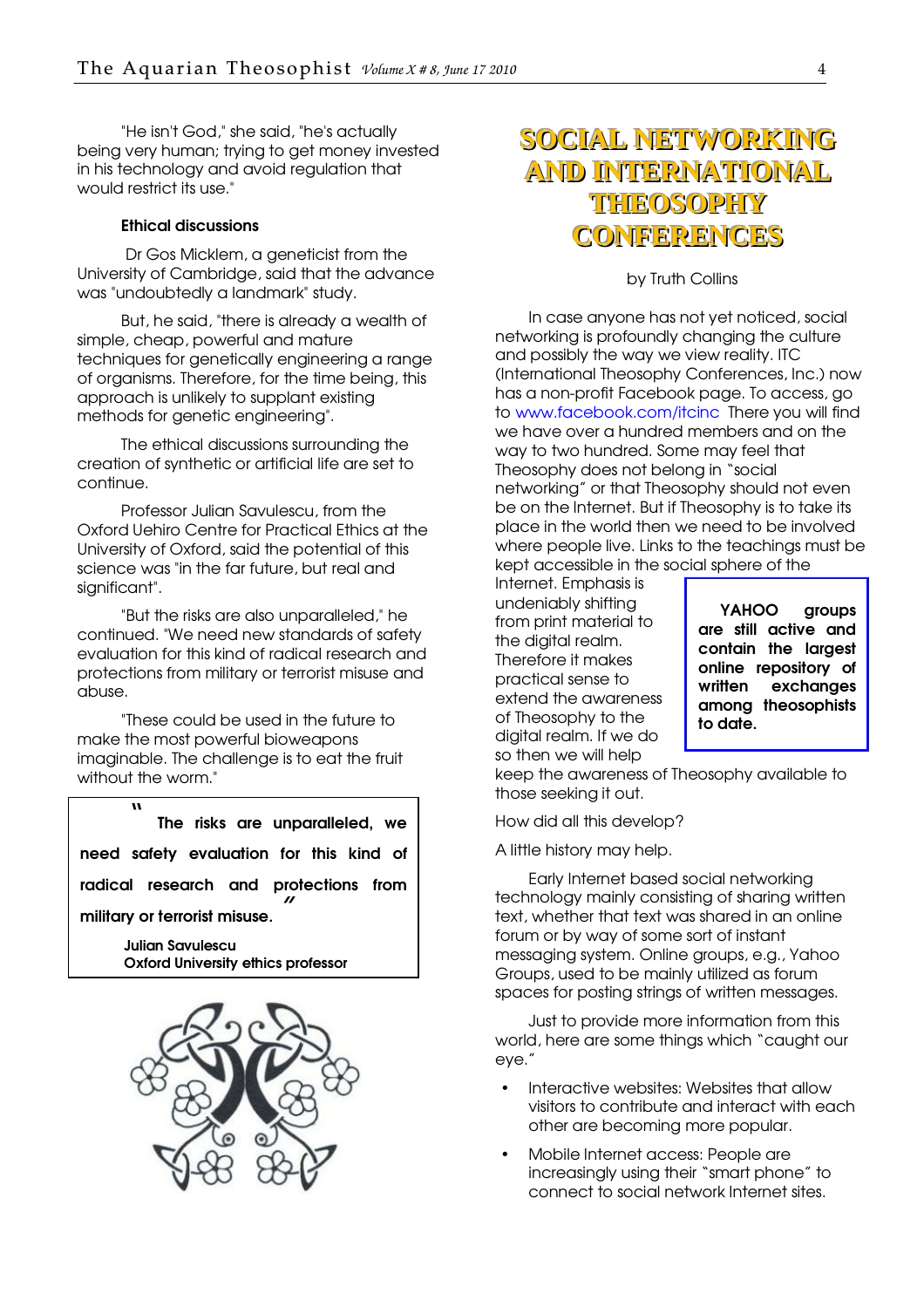- <span id="page-4-0"></span>• Popularity. Statistics now show that the majority of people with Internet access have social networking profiles.
- Employment. Social networking skills are increasingly becoming a requirement in the workplace.
- Augmented reality. Social information is affecting our perception of the "real world." For example, GPS enabled, location aware, smart phones are increasingly being used by people to access alternative layers of information about the real world, whether of pictures of a location, ratings of a restaurant, or live streaming content, etc.

We now live in a social networking world. Facebook has over 400,000,000 registered users. There are at least 100 social networking sites giving focus to Asia, Europe, and all parts of the world. Our task is to keep the Theosophy alive while continuing to refer to the original source.

[http://www.theosconf.org/MAY%20ISSUE%20PDF/index.html](http://www.theosconf.org/MAY ISSUE PDF/index.html)

\_\_\_\_\_\_\_\_\_\_\_\_\_\_\_\_\_\_\_\_\_\_

### The Necessity to Form a United Consciousness

This pictogram is an Extraterrestrial Civilizations (ECT) instruction about necessity to form immediately a united consciousness of our civilization.



This crop circle shows a huge number of individual cells and cells of the united consciousness. They form a various mosaic. This variety shows intense ETC expectation of the united consciousness of our civilization formation.

Everywhere in the picture is also illustrated the principle of the united consciousness formation – by combining two cells of individual consciousness is formed one united consciousness cell with an expanded brain area.



So, first of all a brain area of an individual cell is represented in the center – **a blue circle**, and external border of a cell -**a blue contour** line. Yellow circles show expansion of brain area at the Transition of people of Earth from individual consciousness to united consciousness of all mankind.

Red circles show brain areas of united cells. Circles shown by dotted lines represent cell borders. It should be noted that the central blue circle and red circles have equal diameter. Therefore, in the center also the united cell is shown. Brain area is marked by a blue circle, and border – by yellow circle.

There are 7 such circles. The number seven means the seventh planet in the solar system - the Earth. Hence, this story is about people of Earth.

#### ... continued on link below

[From an article "Decoding pictogram 25th June Wiltshire, England" by "two womenscientists from Russia – Victoria Popova Dr.Sc., Ph.D. and Lidia Andrianova Ph.D." showing their research for decoding of crop circle pictograms. Eds]

[http://www.cropcircleconnector.com/2010/wh](http://www.cropcircleconnector.com/2010/whitesleethill/articles.html)i tesleethill/articles.html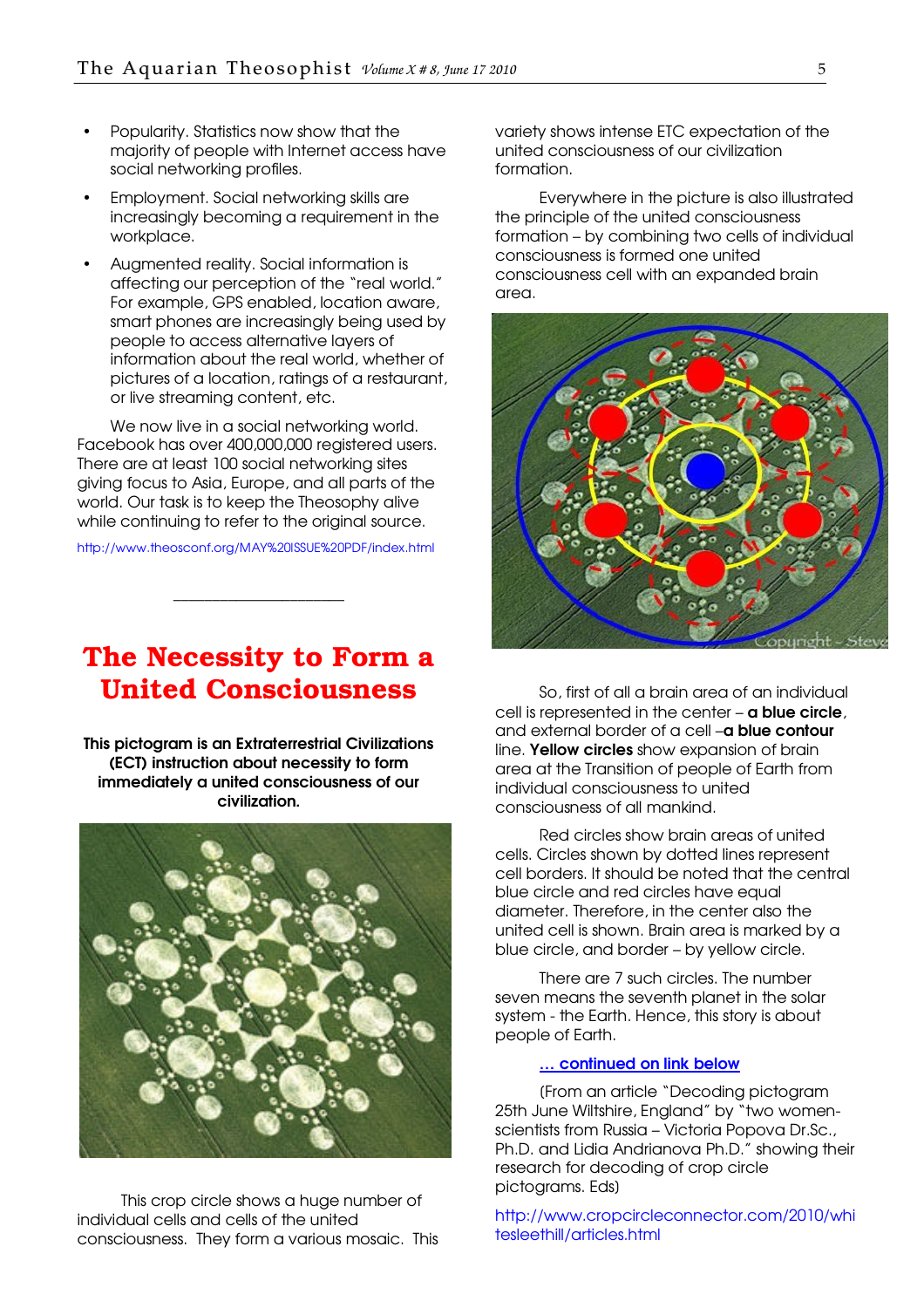### <span id="page-5-0"></span>**CORRESPONDENCE**

## ULT letter 2010

#### Dear Editor

The ULT letter 2010, accessible at [http://www.esoteric-philosophy.com/ brings us](http://www.esoteric-philosophy.com/)  insights on the vitality of the Theosophical Movement.

It shows how the present cycle, full of contrasts and challenges, is being dealt with by theosophists around the world. It affirms the value of creativity, the interdependence and interconnection between individual spiritual quest and humanity's collective journey.

Talking about vitality reminds us that the Theosophical Movement may be seen as a living organism, as stated in the article "The Seven Principles of The Movement" <http://www.filosofiaesoterica.com/ler.php?id=800>

"Seen as a living organism, the theosophical movement is like that Ashwattha tree which grows with its roots above, its branches below."

There is one profound and ideal level that has sustained Theosophy throughout the ages and cycles, and many manifestations of it in the physical world.

U.L.T. stands as a robust branch of this tree, and its vitality reflects connection to that root level, where eternal wisdom enlightens our minds and warms our hearts.

**Fraternally** 

M.V.

## Avaaz Victory saves **Whales**

\_\_\_\_\_\_\_\_\_\_\_\_\_\_\_

forwarded from an Austrailian correspondent

Dear friends,

We did it! The proposal to legalise whale killing went down in flames in Morocco -- and our campaign helped to tip the balance.

In a few short weeks, we built the biggest whale-saving petition in history, signed by an extraordinary 1.2 million of us worldwide, and delivered it directly to key delegates at the International Whaling Commission meeting. In the end, the 24 year old whaling ban was upheld.

The pro-whaling lobby tried to use political favours to win a so called 'compromise' that amounts to a quota for hunting whales, but as tension grew in the closed-door talks, our massive petition became a top story on the BBC's world news, and we worked with friendly negotiators and other allies to put pressure where it was most needed and draw greater global attention.

The Australian environment minister Peter Garrett received our petition for like-minded governments in front of the world's media and said "Thank you very much Avaaz. It is a great pleasure to be here and accept this petition ... I believe the people of the world's voices need to be heard. I certainly hear them today."

The US delegation greeted us saying -- "Avaaz! We saw your billboard at the airport!" and delegates were overheard excitedly discussing our giant real-time petition counter outside the meeting as it blew far past the million mark.

After the meeting, one European negotiator told us: "We've managed to keep the ban in place...I've been checking the petition online. I was very impressed by how fast the numbers are rising and seeing people signing from across the world."

This is an important victory for whales -- and for global people power -- **together we** demonstrated that international decisions can be shifted by a little bit of well-placed effort from a lot of people everywhere.

Over its short lifespan, our movement has exploded through a simple democratic idea: that people power can stand up and win against powerful special interests. Whether it be protecting whales, countering corruption, supporting authentic democracy movements or fighting for a global climate deal, we are coming together to bridge the gap between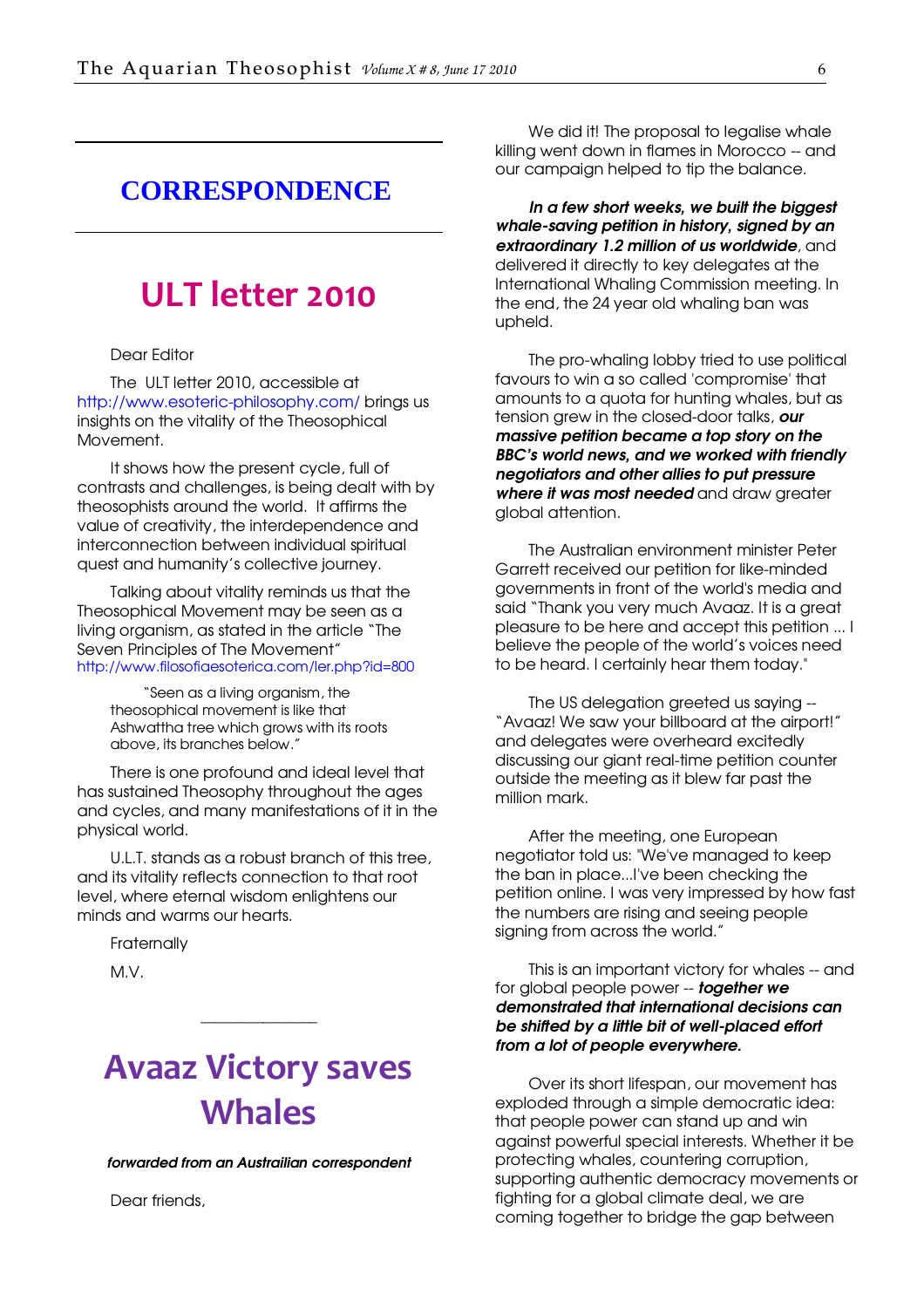<span id="page-6-0"></span>the world we have and the world most people everywhere want.

Now, if enough of us chip in just a small amount for Avaaz's member-funded campaigning, we'll have the strength to win even more victories. Click here now to donate --

#### [https://secure.avaaz.org/en/whales\\_reportback\\_2/?vl](https://secure.avaaz.org/en/whales_reportback_2/?vl)

With hope, Avaaz



Luis handdelivers the Avaaz petition to **Australian** environment minister Peter Garrett at the IWC summit.

## Open Letter to Adyar on WQJ Case

\_\_\_\_\_\_\_\_\_\_\_\_\_\_\_\_\_\_\_

from a correspondent in Edinburgh, UK

Being wise and cultured, friends, I am sure you are aware of how modern Greece is causing concern to the whole Euro currency at present.

A young woman who worked and earned her way there was surprised that most, if not all, the tall buildings there had no roofs. This was due to the fact that Income Tax laws in Greece allowed the proprietors of these tall constructions to ESCAPE paying any tax so long as the edifice was not yet complete.

We all know how H.P.B taught us the key to understanding the laws of natural occultism – it was by "analogy and correspondence" – from the know to the unknown, eg by sound, colour, vibration etc.

Further the top intelligentsia in Greece, which include surgeons earning large fees, wanted their patients to pay in cash only – to avoid tax.

Like a reservoir filled with water, drop by drop, the reservoir has now burst its banks and is drowning out the Euro.

W.Q.Judge has rightly been called The Keystone of the Theosophical Movement – wherever thought has strived to be free the Movement is to be discerned. Let us kindly restore to H.P.B's true friend and helper, the place he rightly deserves. The sooner the better. That noble soul W.Q.J did not crave any

recognition during his life. I close with a quotation from Robert Crosbie for the 14th May (from the book of daily readings).

"It is a crooked world all tangled up with false actions born of false ideas of life. The present generation has a right to a presentation of truth; a few will benefit greatly—and all, to some extent; but the time will come when the truth shall prevail, and all the more convincingly because of having stood through seas of error and rocks of determined opposition. Knowing this, we can confidently go on, patiently, yes, even cheerfully, since even those who flout the truth now will sometime come to know it; for these, too, we serve and wait."

The Friendly Philosopher, Robert Crosbie

Your old laptop is needed!

The newly built Haiti Lodge, located at Jacmel near Port-au-Prince, has asked if you have an old laptop that is not needed?

They are setting up a internet-based learning facility at the Lodge and require new PC hardware to replace the ones lost in the earthauake.

Contact the Editors at [tcc@clara.co.uk or](mailto:tcc@clara.co.uk)  the Lodge directly on [haititheosophie@yahoo.fr](mailto:haititheosophie@yahoo.fr) to arrange shipment.

#### WQJ & The Adyar TS in London UK

To the Editors,

Surfing the TS England to pull off a couple of Rupert Sheldrake videos on animal psychism and found this, which I thought would be of interest..(probably you know of this page):

"Of the persons present at the preliminary meetings, those who remained to contribute to its firm establishment included Colonel Henry Steel Olcott (President), Madame Helena Petrovna Blavatsky (Recording Secretary) and William Quan Judge (Counsel)."

<http://www.theosophical-society.org.uk/html/study.htm>

Cheers, O